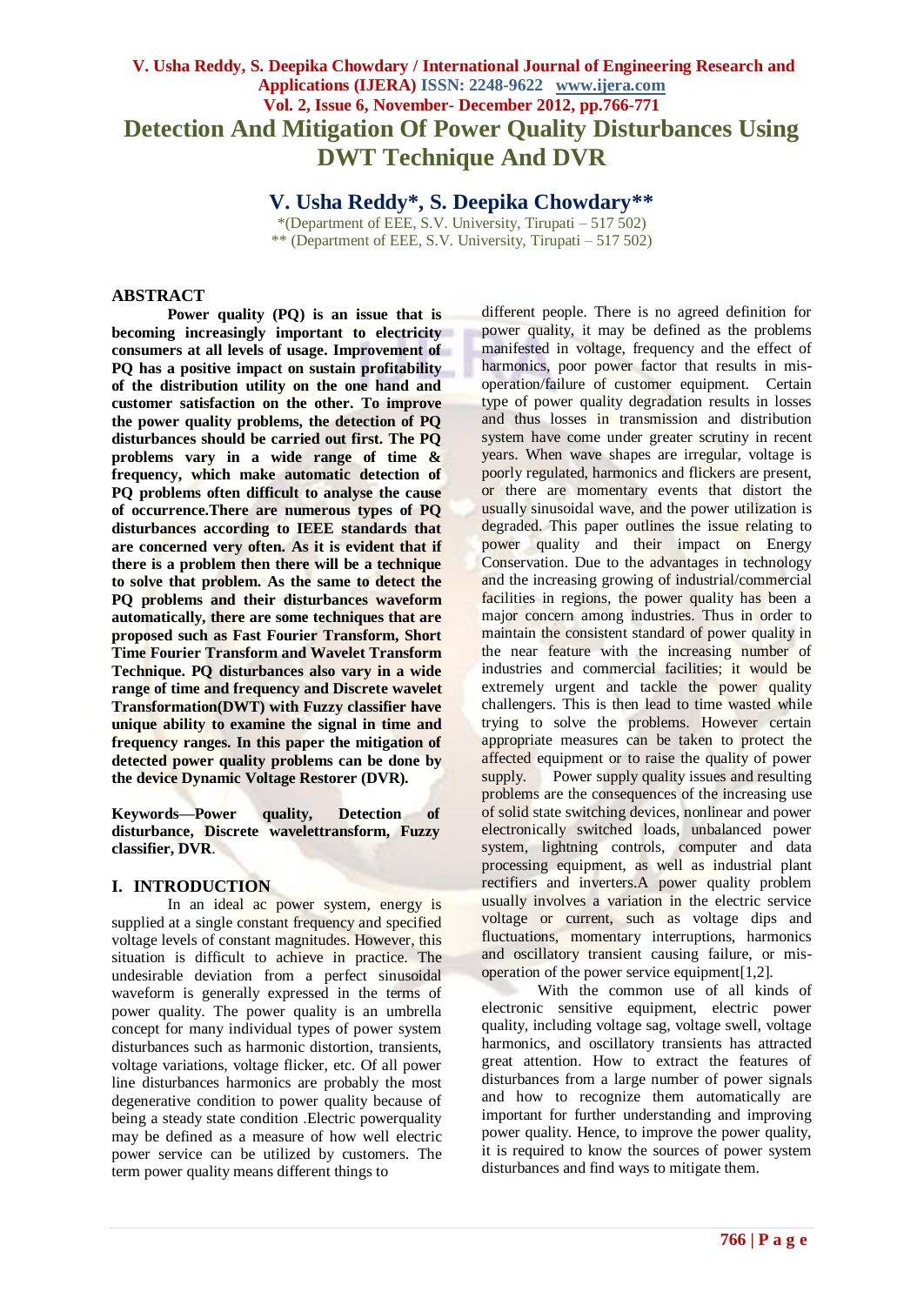Signal processing techniques have been widely used for analysing power signals for the purpose of automatic power quality (PQ) disturbance recognition. Among the different signal processing techniques used in the extracting of features of disturbances from a large number of power signals, the most widely used techniques are fast Fourier transform (FFT) and the windowed Fourier transform which comprises of the short time Fourier transform (STFT) and the wavelet transform (WT). The FFT is ideal for calculating magnitudes of the steady state sinusoidal signals but it does not have the capability of copying with sharp changes and discontinuities in the signals. Although the modified version of the Fourier transform referred to as the STFT can resolve some of the drawbacks of the FFT, it still has some technical problems. In the STFT technique, its resolution is greatly dependent on the width of the window function in which if the window is of finite length, the technique covers only a portion of the signal, thus causing poor frequency resolution. On the other hand, if the length of the window in the STFT is infinite so as to obtain the perfect frequency resolution, then all the time information will be lost. Due to this reason, researchers have switched to wavelet transform from the STFT[3,4].

Some of the well-known wavelet transforms are the continuous wavelet transform (CWT) and the discrete wavelet transform (DWT). Wavelet analysis is based on the decomposition of the signal according to time-scale, rather than frequency, using basis functions with the adaptable scaling properties which are known as multiresolution analysis. A wavelet transform expands a signal not in terms of a trigonometric polynomial but by wavelets, generated using transition (shift in time) and dilation (compression in time) of a fixed wavelet function. The wavelet function is localized in time and frequency yielding wavelet coefficients at different scales. Several types of wavelets have been considered for detection, and localization of power quality problems as both time and frequency information are available by multi-resolution analysis. Most of the proposed systems uses either the Fourier transform (FT) or the wavelet transform for feature extraction and the artificial neural network (ANN) or fuzzy logic (FL) for event classification. ANN have several drawbacks, including their inherent need of a large numbers of training cycles. The key benefit of FL is that its knowledge representation is explicit in utilizing simple "IF-THEN" relation. The wavelet transform has the capability to extract information from the signal in both time and frequency domains simultaneously. Recently, the wavelet transform has been applied in the detection and classification of the power quality events[5].

A major concern in the classification of process of power quality disturbances, which may lead to poor classification accuracy in the ANN and the FL methods, is the non-uniform time alignment between the test signal and the prestored templates. The time alignment issue can be most efficiently handled by applying the DWT algorithm, which has been extensively used in the speech recognition. The DWT is a template matching algorithm derived from dynamic programming. Conceptually, template matching is based on the comparison of the test signal against all of the stored templates in the dictionary. A measure of similarity is calculated, and then used to achieve a recognition decision.

Among the power quality problems (sags, swells, interruptions) voltage sags are the mostsevere disturbances. In order to overcome these problems the concept of custom power devices is introduced recently. One of those devices is the Dynamic Voltage Restorer (DVR), which is the most efficient and effective modern custom power device used in power distribution networks. DVR is a recently proposed series connected solid state device that injects voltage into the system in order to regulate the load side voltage. It is normally installed in a distribution system between the supply and the critical load feeder at the point of common coupling (PCC). Other than voltage sags and swells compensation, DVR can also added other features like line voltageharmonics compensation, reduction of transients in voltage and fault current limitations[6,7].



#### **II. Power Quality Problems In Distribution systems**

A wide diversity of solution to power quality problems is available to the both the distribution network operator and the end user. More sophisticated monitoring equipment is readily affordable to end-users, who empower with information related to the level of power quality measurable quantities or occurrences.Most of the more important international standards defines power quality as the physical characteristic of the electrical supply provided under normal operating conditions that do not disturb the customer's processes. Therefore, a power quality problem exists if any voltage, current or frequency deviation results in a failure or in a bad operation of customer's equipment. Power quality problems are common in most of commercial, industrial and utility networks. Natural phenomena, such as lightning are the most frequent case of power quality problems. Switching phenomena resulting in oscillatory transients in the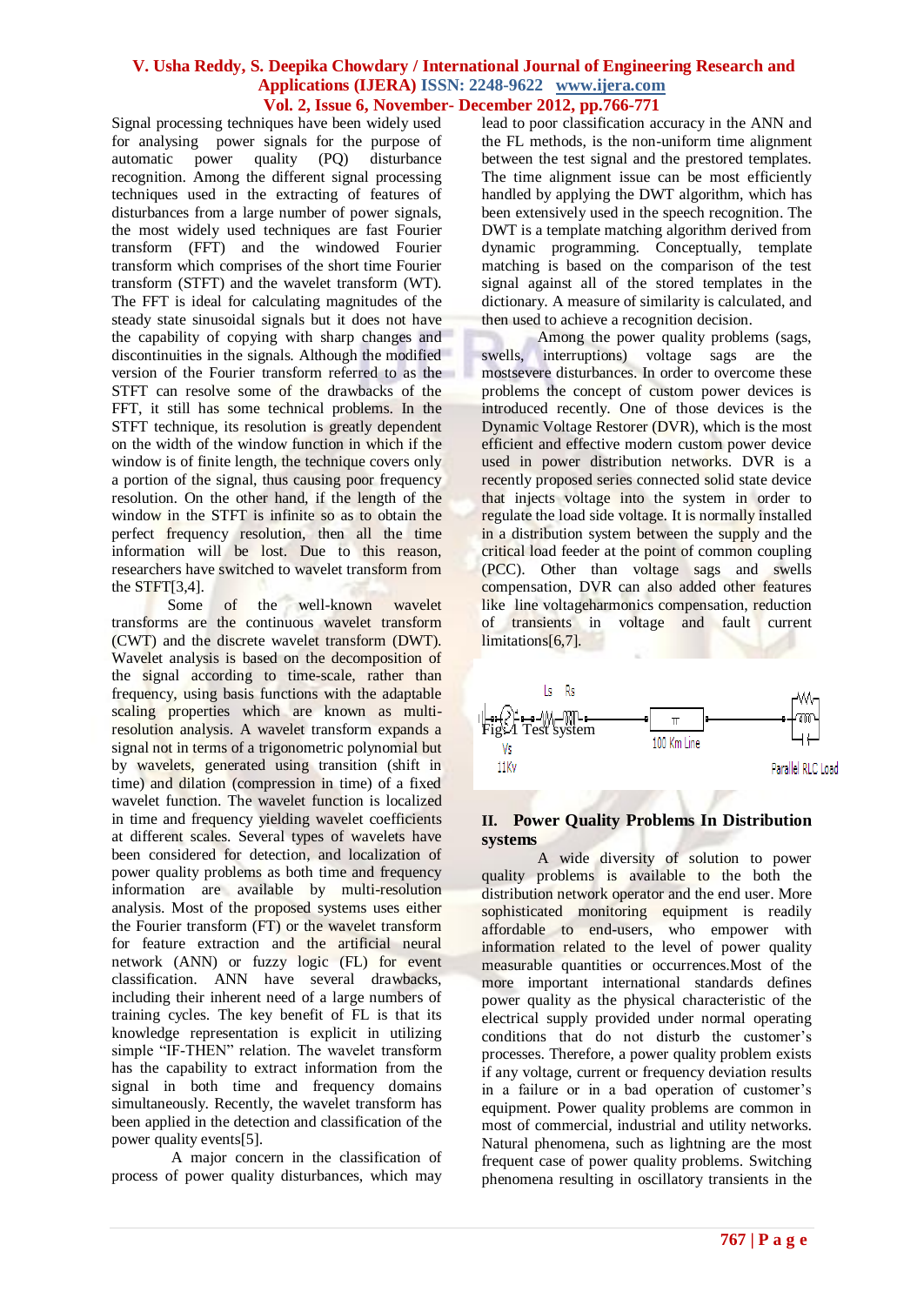electricalsupply, for example when capacitors are switched, also contribute substantially to power quality disturbances. Also, the connection of high power non-linear loads contributes to the generation of current and voltage harmonic components., leading to costly interruptions of production. Power disturbances are caused by the generation, distribution and use of power, and lightning. A power disturbance can be defined as unwanted excess energy that is presented to the load.

#### The various power quality disturbances are **2.1 Voltage Sag:**

Voltage sag is a short term reduction in, RMS voltage in the range of 0.1 to 0.9 p.u. for the duration greater than half the mains cycle and less than 1 minute. It is specified in terms of duration and retained voltage, usually expressed as the percentage of nominal RMS voltage remaining at the lowest point during the dip. Voltage sag (dip) means that the required energy is not being delivered to the load and this can have serious consequences depending on the type of load involved.

#### **2.2 Voltage Swell:**

A voltage swell is increase in the RMS voltage in the range of 1.1 to 1.8 p.u. for duration greater than half the mains cycle and less than 1 minute. It is caused by load switching and capacitor switching.

#### **2.3 Momentary Interruption:**

A type of short duration in which the complete loss of voltage on one or more phase conductors for a time period between 0.5 cycles and 3 seconds.

#### **2.4 Impulsive Transients:**

A sudden non power frequency change in the steady state condition of voltage or current i.e. unidirectional polarity (primarily either positive or negative).

## **III.POWER QUALITY ANALYSIS USING DISCRETE WAVELET TRANFORM (DWT**

The DWT is considerably easier to implement when compared to the CWT. The basic concepts of the DWT will be introduced in this section along with its properties and the algorithms used to compute it. As in the previous chapters, examples are provided to aid in the interpretation of the DWT.

#### **3.1 Sub band coding**

In the discrete case, filters of different cutoff frequencies are used to analyze the signal at different scales. The signal is passed through a series of high pass filters to analyze the high frequencies, and it is passed through a series of low

pass filters to analyze the low frequencies. The resolution of the signal, which is a measure of the amount of detail information in the signal, is changed by the filtering operations, and the scale is changed by up sampling and down sampling operations. For example, sub sampling by two refers to dropping every other sample of the signal. Sub sampling by a factor *n* reduces the number of samples in the signal *n* times. The procedure starts with passing this signal through a half band digital low pass filter with impulse response h[n].

The convolution operation in discrete time is defined as follows:

$$
x[n]*h[n] = \sum_{k=-\infty}^{\infty} x[k].h[n-k] \rightarrow (3.1)
$$

Half band low pass filtering removes half of the frequencies, which can be interpreted as losing half of the information. The signal is then subsampled by 2 since half of the number of samples are redundant. This doubles the scale

This procedure can mathematically be expressed as:

$$
y[n] = \sum_{k=-\infty}^{\infty} h[k] \cdot x[2n-k] \longrightarrow (3.2)
$$

DWT employs two sets of functions, called scaling functions and wavelet functions, which are associated with low pass and high pass filters, respectively. The original signal x[n] is first passed through a halfband highpass filter g[n] and a lowpass filter h[n].

This constitutes one level of decomposition and can

mathematically be expressed as follows:  
\n
$$
yhigh[k] = \sum_{n} x[n].g[2k - n] \rightarrow (3.3)
$$
\n
$$
ylow[k] = \sum_{n} x[n].h[2k - n] \rightarrow (3.4)
$$

Where  $y_{high}[k]$  and  $y_{low}[k]$  are the outputs of the highpass and lowpass filters, respectively, after subsampling by 2.The highpass and lowpass filters are not independent of each other, and they are related by:

$$
g[L-1-n] = (-1)^n \cdot h[n] \rightarrow (3.5)
$$

However, if the filters are not ideal halfband, then perfect reconstruction cannot be achieved. Although it is not possible to realize ideal filters, under certain conditions it is possible to find filters that provide perfect reconstruction. The most famous ones are the ones developed by Ingrid Daubechies, and they are known as Daubechies' wavelets.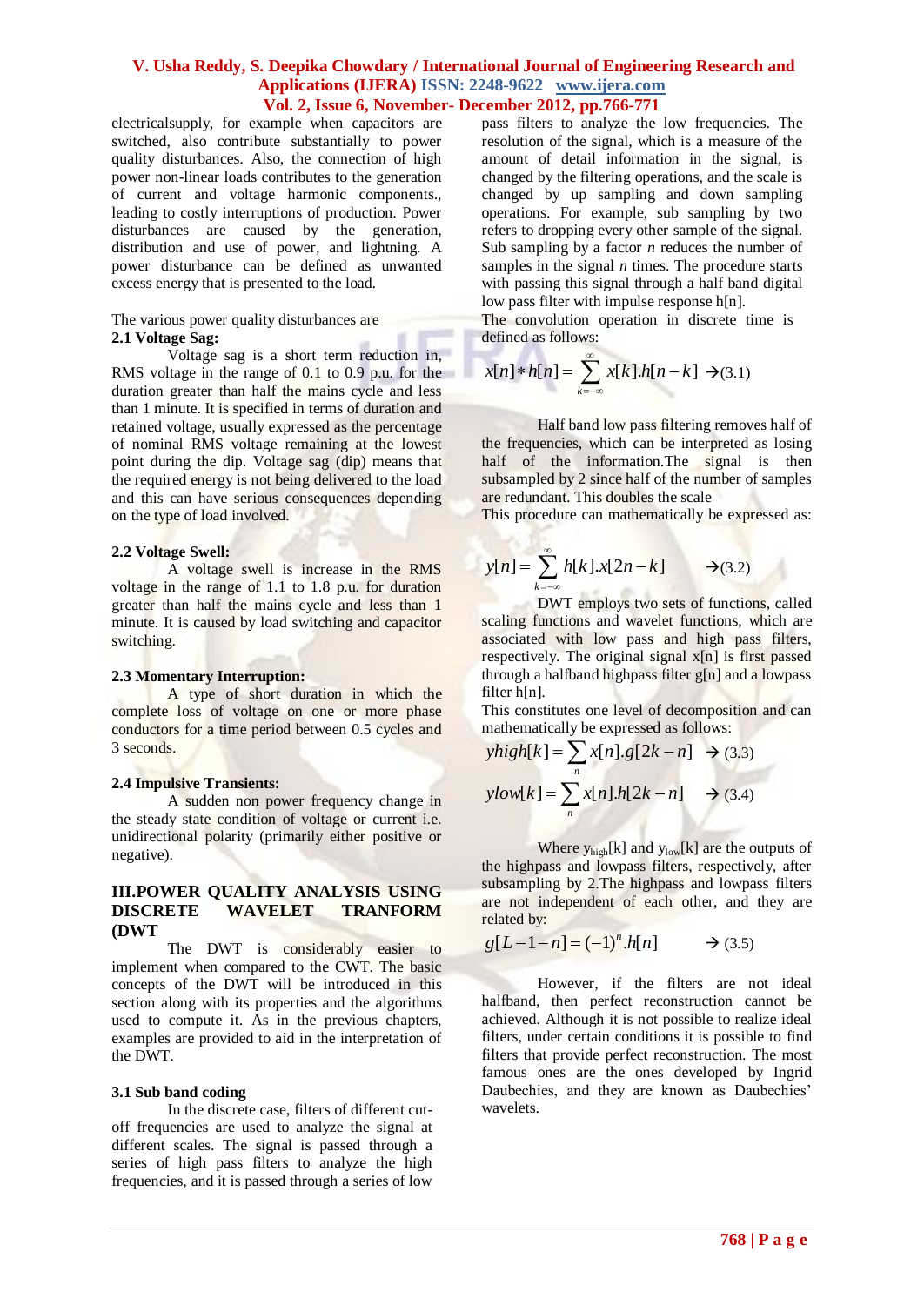

Fig 4.2 Extraction of coefficients for swell using DWT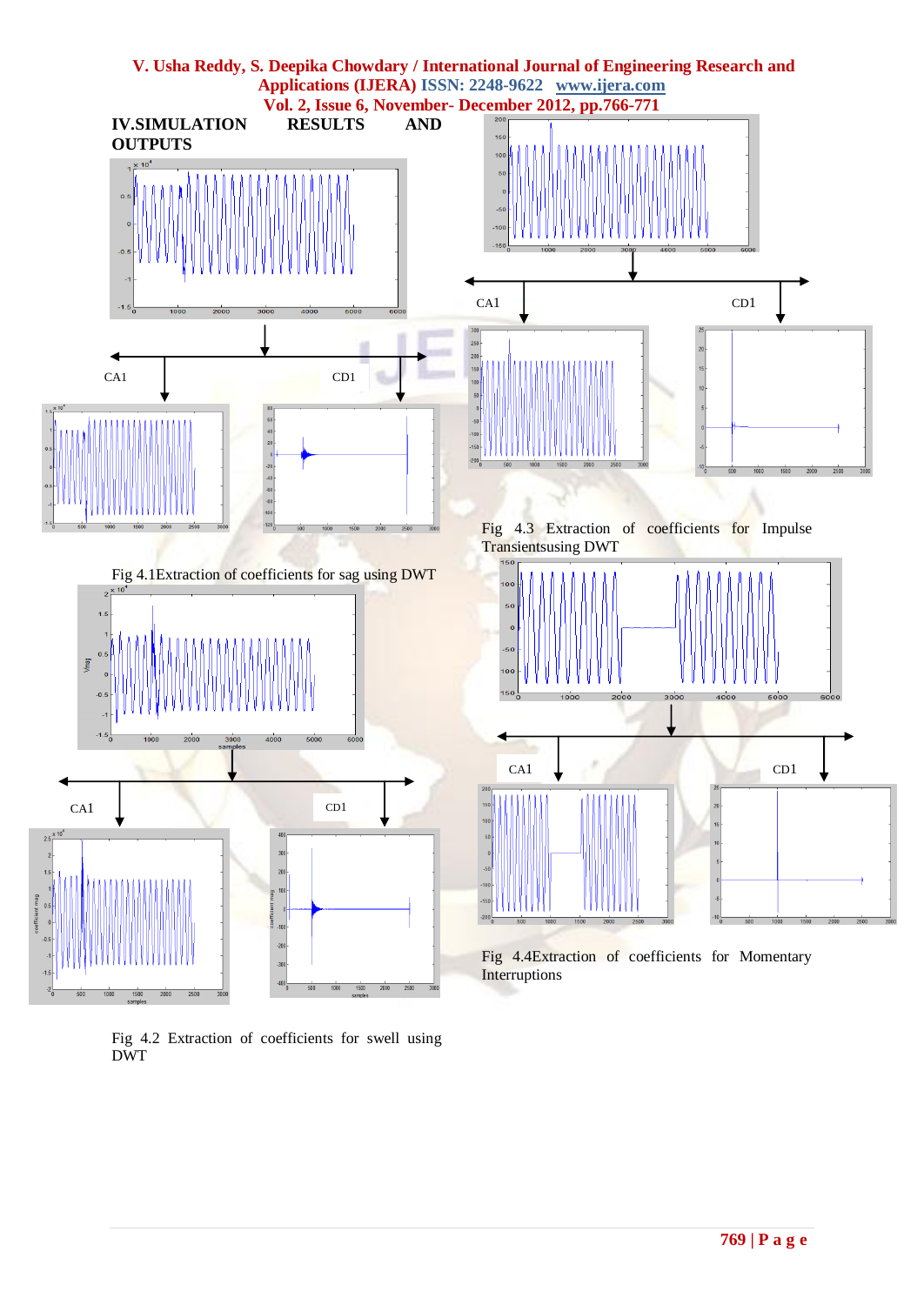Table 4.1: Matlab Results for Sag

| Percentage<br>Of Sag $(\% )$ | Load<br>(MVAR) | First<br>peak<br>coefficients |
|------------------------------|----------------|-------------------------------|
| 10                           | 0.44           | 2.075                         |
| 20                           | 0.98           | 3.514                         |
| 30                           | 1.64           | 4.5                           |
| 40                           | 2.55           | 6.2871                        |
| 50                           | 3.84           | 8.679                         |
| 60                           | 5.68           | 11.815                        |
| 70                           | 8.95           | 16.672                        |
| 80                           | 15.5           | 24.045                        |
| 90                           | 35.4           | 126.23                        |

Table 4.2: Matlab Results for Swell

| Percentage Of<br>Swell (%) | Load<br>(MVAR) | First peak<br>coefficients |
|----------------------------|----------------|----------------------------|
| 10                         | 0.175          | 59.92                      |
| 20                         | 0.235          | 58.6                       |
| 30                         | 0.31           | 59.8                       |
| 40                         | 0.41           | 60.76                      |
| 50                         | 0.558          | 61.58                      |
| 60                         | 0.82           | 62.28                      |
| 70                         | 1.9            | 63.18                      |

Table 4.3: Matlab Results for Impulse Transients

| Load<br>(MVAR) | coefficient   time (sec) | First peak First peak |  |
|----------------|--------------------------|-----------------------|--|
| 20             | 97.1816                  | 0.1102                |  |

Table 4.4: Matlab Results for Momentary Interruptions

| Fault  | <b>First</b>            | peak First |           | Peak |
|--------|-------------------------|------------|-----------|------|
|        | Impedance   coefficient |            | time(sec) |      |
| (ohms) |                         |            |           |      |
| 0.001  | 6.805                   |            | 0.2002    |      |



Fig 4.5: Simulation wave formwithout using DVR



Fig 4.6: Simulation wave form withusing DVR



Fig 4.7: Simulation Full wave form withusing DVR

## **V. CONCLUSION**

The discrete wavelet transform termed as DWT is used in this project as powerful analysis tool for monitoring , detecting and classification of power quality disturbances . The DWT gave the perfect time – frequency plot by which it became easier to analyse the power quality disturbances which has occurred in the power system network.The proposed method is simple and effective methodology for the detection and classification of power quality disturbances. By applying the DWT to the distorted voltage signals of the disturbances, the DWT coefficients are extracted, in which the cD1 (Detail coefficients at level1) is used to analyse the disturbance. The first peak of the cD1 is taken for all the four PQ disturbances i.e., the magnitude of the first peak is taken and given as the input to the fuzzy classifier. A MATLAB program has been developed for the detection and classification of PQ disturbances where it gives the information about the time duration of the disturbance, magnitude of the coefficients (cD1) and classifies what kind of PQ disturbance has occurred. Several power quality disturbances such as voltage sag, voltage swell, impulse transients and momentary interruptions have been analysed and recognized using the Discrete Wavelet Transform(DWT).

This paper has presented the power quality problems such as voltage sags, swells and interruptions and mitigation techniques of custom